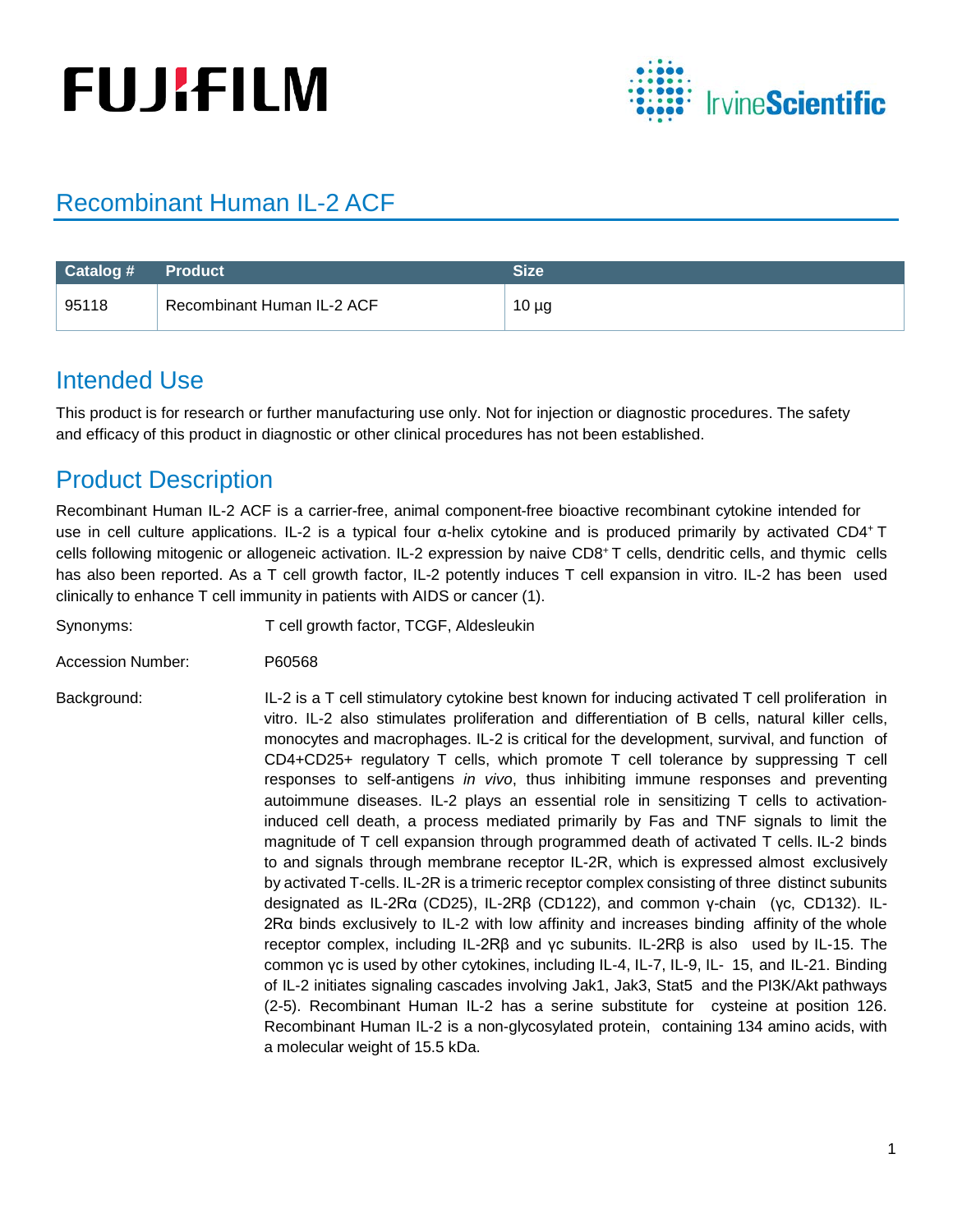# **FUJIFILM**



# **Specifications**

| Formulation:              | Recombinant Human IL-2 ACF is lyophilized at 1mg/ml in 10mM sodium citrate, pH 3.0.                                                                                                                                                                                                                        |
|---------------------------|------------------------------------------------------------------------------------------------------------------------------------------------------------------------------------------------------------------------------------------------------------------------------------------------------------|
| Protein Purity:           | $\geq$ 90% determined by reducing and non-reducing SDS-PAGE analysis                                                                                                                                                                                                                                       |
| Bioactivity:              | ED50 is determined by the dose-dependent proliferation of CD3+ T cells. The ED50 is<br>typically less than 1 ng/mL. The specific activity of Human IL-2 is approximately $1.8 \times 10^4$<br>IU/µg, which is calibrated against recombinant human IL-2 WHO International Standard<br>(NIBSC code 86/500). |
| <b>Quality and Grade:</b> | Carrier-free and animal component-free.                                                                                                                                                                                                                                                                    |

### Quality Assurance

All quality control test results are reported on a lot specific Certificate of Analysis, which is available at www.irvinesci.com or upon request.

# **Shipping**

This product is shipped at ambient temperature. Immediately upon receipt, store at the recommended temperature below.

# Storage Instructions and Stability

Upon receipt, store the lyophilized protein at -10°C in a manual defrost freezer for up to 12 months from the date of receipt. Unopened vials are stable for one year from the date of receipt when stored as recommended. Reconstituted material should be apportioned in working volumes and stored at or below -10°C in manual defrost freezer. Reconstituted material is stable for 4-6 weeks when stored at or below -10°C. Stability can be increased by adding at least 0.1% carrier protein.

### **Precautions**

The safety and efficacy of this product in diagnostic or other clinical uses has not been established. Please refer to the Safety Data Sheet for information regarding hazards and safe handling practices.

# Directions for Use

#### **1. Reconstitution**

Centrifuge vial before opening. When reconstituting the product, gently pipet and wash down the sides of the vial to ensure full recovery of the protein into solution. It is recommended to reconstitute the lyophilized product with sterile 10mM HCl at a concentration of 0.1 mg/mL, which can be further diluted into other aqueous solutions.

#### **2. Optimum Concentration**

The optimum concentration varies depending on cell type and culture conditions. Working concentration should be determined for each specific application.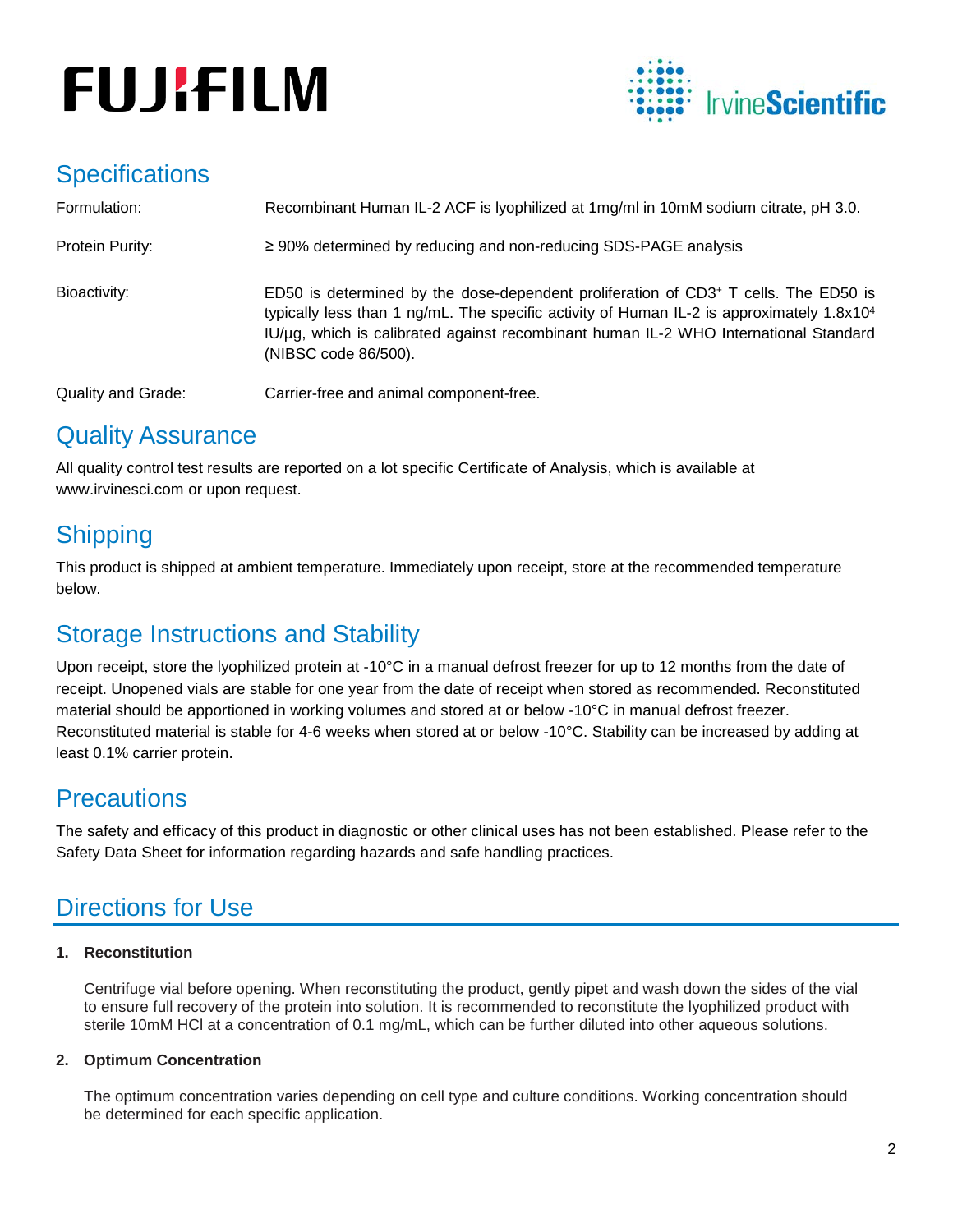# Related Products

| $\vert$ Catalog # | <b>Product</b>                         | <b>Size</b> |
|-------------------|----------------------------------------|-------------|
| 91154             | PRIME-XV T Cell CDM                    | -1L         |
| 91141             | PRIME-XV T Cell Expansion XSFM         | -1L         |
| 91211             | PRIME-XV Hematopoietic Cell Basal XSFM | 500mL       |

### **References**

- 1. Nelson BH (2004). IL-2, Regulatory T Cells, and Tolerance. J Immunol. 172(7):3983-3988
- 2. Malek TR, Pugliese A (2011). Low-dose IL-2 as a therapeutic agent for tolerance induction. Immunotherapy. 3(11):1281-1284
- 3. Green DR, Droin N, Pinkoski M (2003) Activation-induced cell death in T cells. Immunol Rev. 193:70-81
- 4. Gaffen SL, Liu KD (2004). Overview of interleukin-2 function, production and clinical applications. Cytokine. 28(3): 109–123
- 5. Jaleco S, Swainson L, Dardalhon V, Burjanadze M, Kinet S, Taylor N (2003). Homeostasis of naive and memory CD4+ T cells: IL-2 and IL-7 differentially regulate the balance between proliferation and Fas-mediated apoptosis. J Immunol. 171(1):61-68